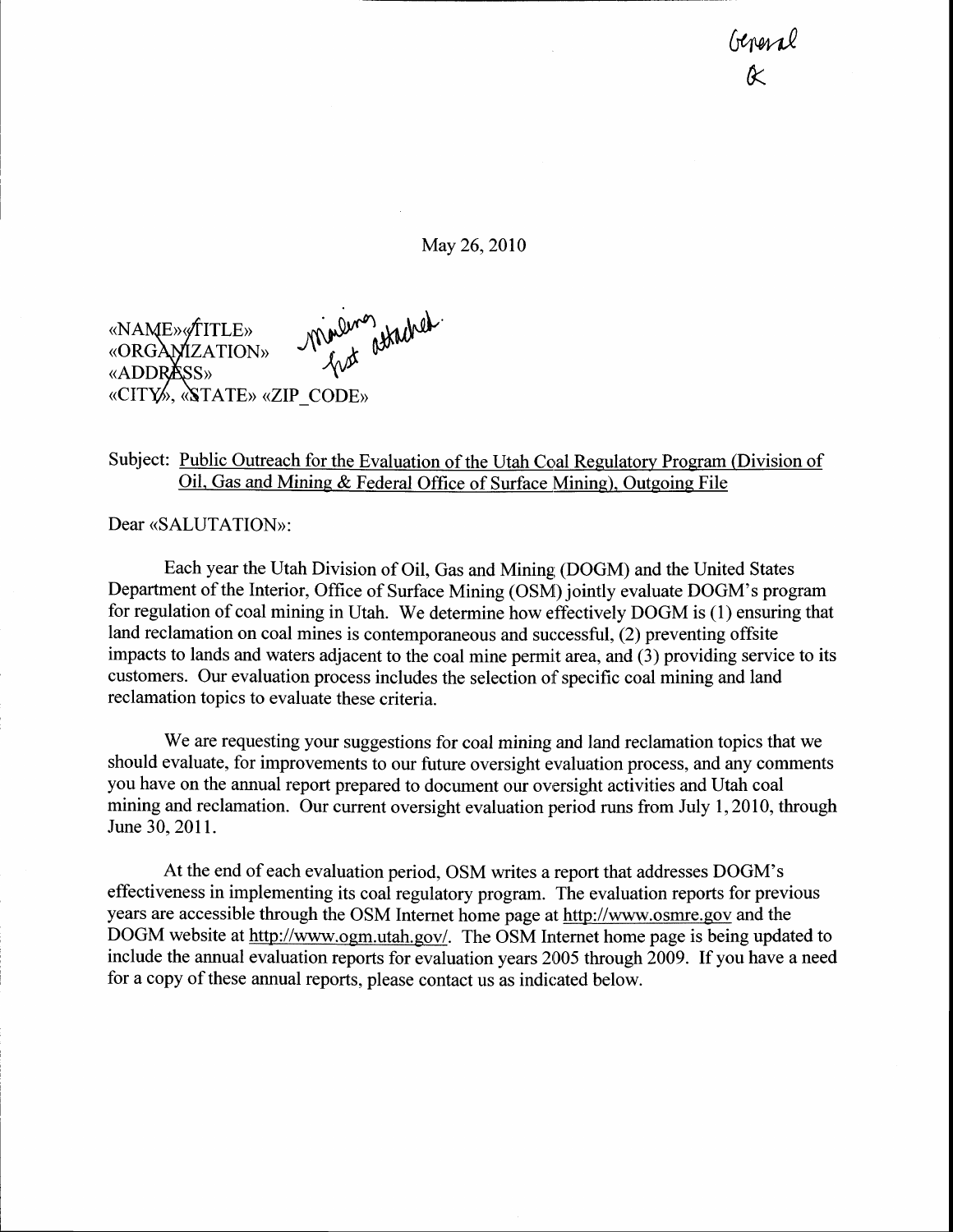Page 2 Public Outreach May 26,2010

If you have any suggestions or questions on the annual evaluation process, please contact Daron Haddock, DOGM, by telephone at (801) 538-5325, by e-mail at daronhaddock@utah.gov, or by regular mail at the address shown below; or Howard Strand, OSM, by telephone at (303) 293-5026, by e-mail at hstrand@osmre.gov, or by regular mail at the address shown below by June 30, 2010.

Sincerely,

 $\bigcap$ aron Q. Haddock

Daron R. Haddock Utah Division of Oil, Gas and Mining 1594 West North Temple, Suite l2l0 P.O. Box 145801 Salt Lake City, Utah 841 14-5801

XonandE. Strand

Howard E. Strand Office of Surface Mining Denver Field Division P.O. Box 46667 Denver, Colorado 80201 -6667

O:\Evaluation\Outreach\EY I I \EY I I outreachletter.doc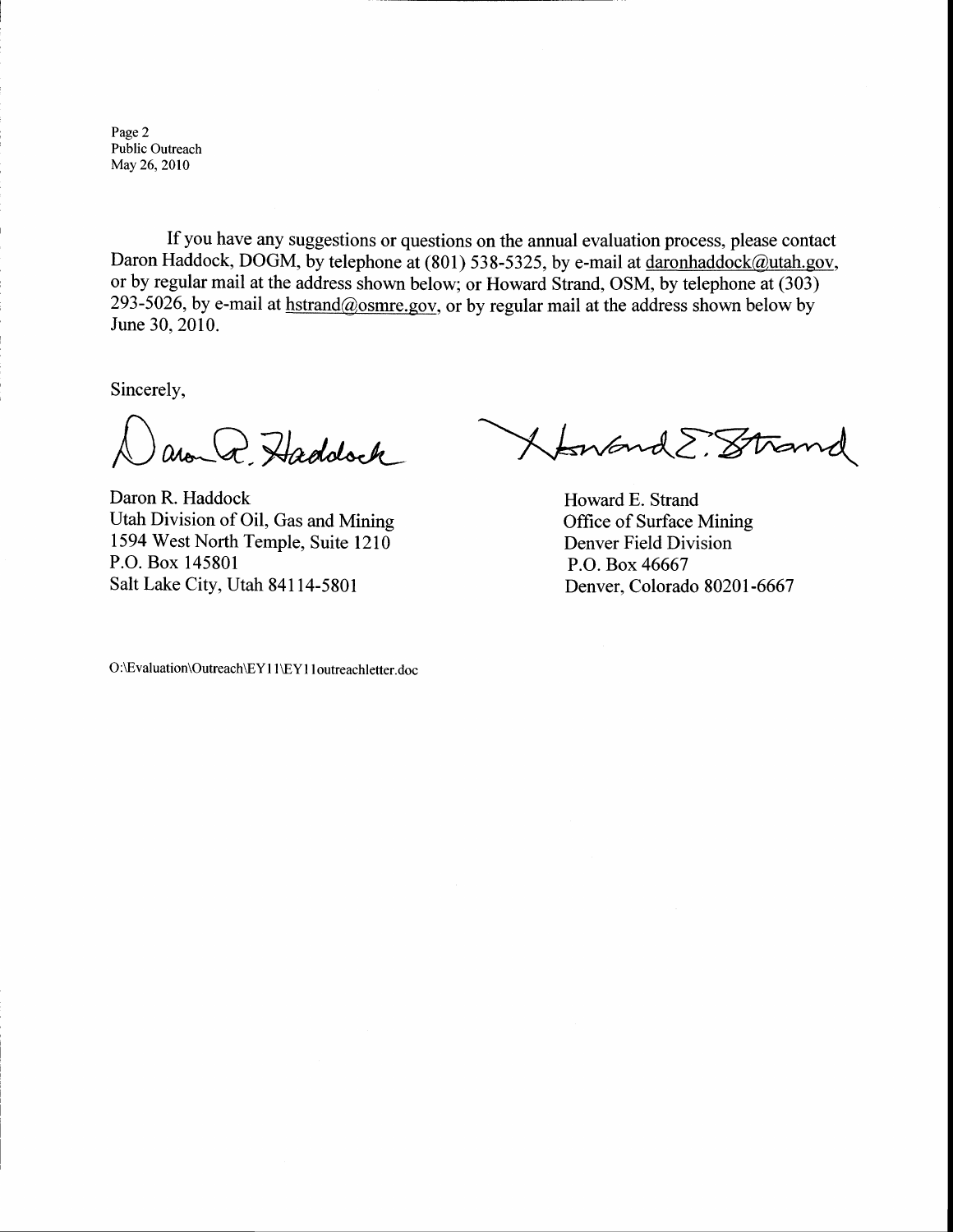Chris McCourt, Manager Alton Coal Development, LLC 463 North 100 West, Suite 1 Cedar City, UT 8472A

Patrick Collins, Resident Agent Mt. Nebo Scientific P.O. Box 337 Springville, UT 84663

Kelly J. Flint, Resident Agent Savage Services Corporation 6340 South 3000 East, Suite 600 Salt Lake City, UT 84121

Jay Marshall, Resident Agent UtahAmerican Energy, Inc. P.O. Box 910 East Carbon, UT 84520-0910

Erwin Sass, General Manager Canyon Fuel Company, LLC P.O. Box 1029 Wellington, UT 84542

Dennis Ware, Controller Castle Gate Holding Company P.O. Box 30 Helper, UT 84526-0030

Bill Bishop, Lodestar Trustee Lodestar Energy, Inc. 2525 Harrodsburg Road, Suite 235 Lexington, KY 40504

Elliot Finley, Resident Agent Hiawatha Coal Company P.O. Box 1240 Huntington, UT 84528

John A. Gefferth, Engineer Consolidation Coal Company P.O. Box 566 Sesser, IL 62884

Ken May, General Manager Canyon Fuel Company, LLC 397 South 800 West Salina, UT 84654

Dave Shaver, Manager Andalex Resources P.O. Box 910 East Carbon, UT 84520-0910

Clay Wisdom Carbon Resources, LLC P.O. Box 11789 Albuquerque, NM 87192 Richard Carter, Plant Manager Sunnyside Cogeneration Associates P.O, Box 159 Sunnyside, UT 84539

Kenneth S. Fleck, Manager Energy West Mining Company P.O. Box 310 Huntington, UT 84528

Chris Hansen, Manager Canyon Fuel Company, LLC HC 35 Box 380 Helper, UT 84526

Kit Pappas, Manager Hidden Splendor Resources, Inc. 57 West 200 South, Suite 400 Salt Lake City, UT 84101

Wess Sorenson, Mine Manager Canyon Fuel Company, LLC HC 35 Box 380 Helper, UT 84526

Gina Rau, Manager Headwaters, Inc. 10653 S. River Front Parkway Suite 300 South Jordan, UT 84095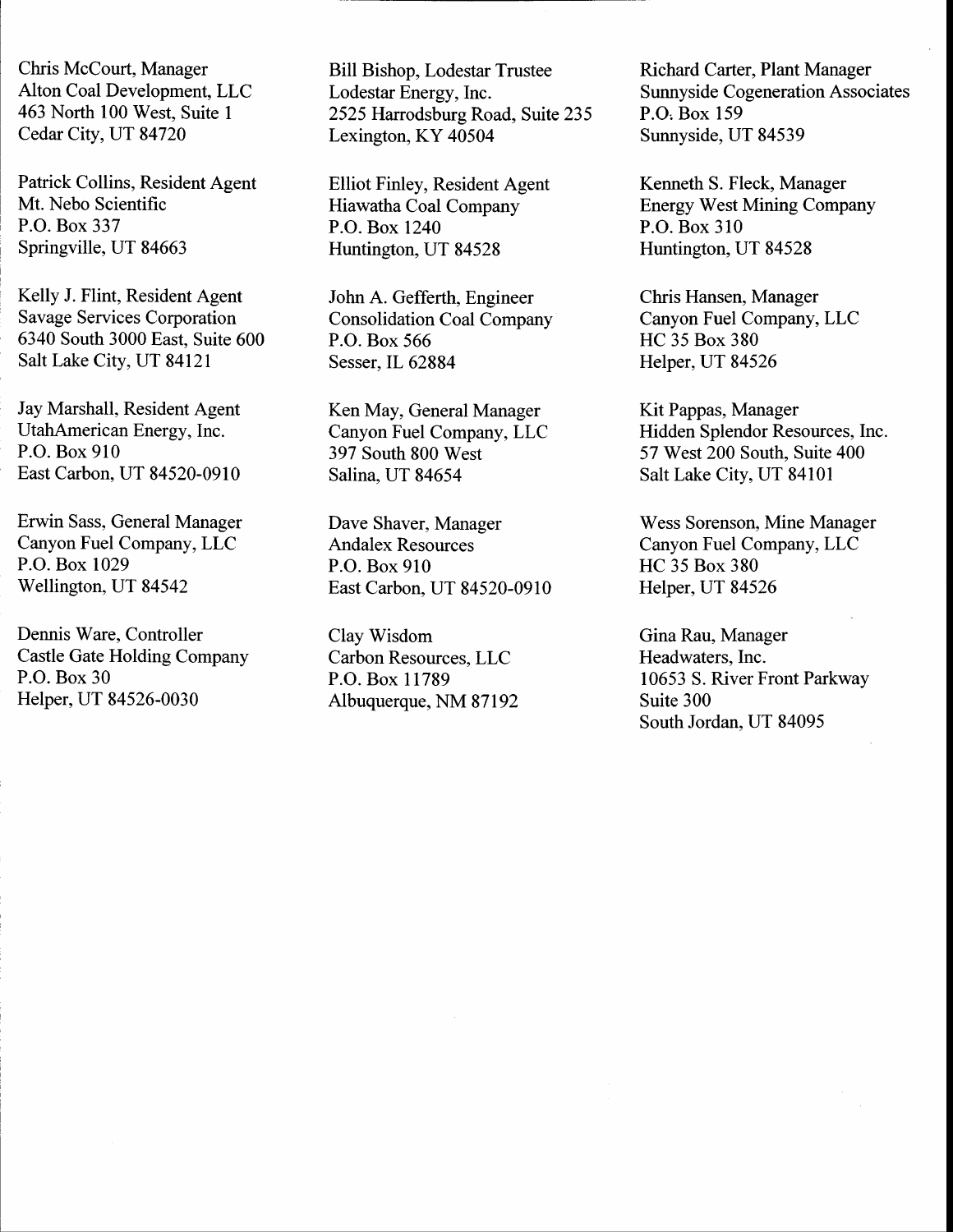Dave Ariotti, District Engineer Dptment of Environmental Quality P.O. Box 800 Price, Utah 84501

Kevin Carter, Director Trust Lands Administration 675 East 500 South, Suite 500 Salt Lake City, Utah 84102

Duke Cox, Kane County Commissioner 76 North Main Street Kanab, Utah 84741

Allyn Davis, District Manager Mine Safety and Health Admin P.O. Box 25367, DFC Denver, Colorado 80225-0367

Mike Domeier, UT Soil Scientist Natural Resource Conservation 125 South State St. Room 4402 Salt Lake City, Utah 84147

Tom Faddies Trust Lands Administration 675 East 500 South Salt Lake City, Utah 84102

Richard Gates MSHA P.O. Box 25367 Denver, Colorado 80225

Dale Harber U.S. Forest Service 599 West Price River Drive Price, Utah 84501

Gary Harwood Helper City Water P.O. Box22l Helper, Utah 84526

Richard Holbrook Office of Surface Mining 1999 Broadway, Suite 3320 Denver. Colorado 80202-3050 Kelly Beck, RDCC Administrator Natural Resource Policy Group 5 I 10 State Office Building Salt Lake City, Utah 84114-2477

Art Cooper Mayor & Town Councilmember P.O. Box 75 Panguich, Utah 84759

Larry Crist, Field Supervisor U.S. Fish & Wildlife Service 2369 West Orton Circle, Suite 50 West Valley City, Utah 84119

Palmer Depaulis, Executive Director Community and Culture Department 324 South State Street, Suite 500 Salt Lake City, Utah 84111

Kiel Downing, District Engineer U.S. Army Corps of Engineers 321 North Mall Drive, Suite L-101 St. George, Utah 80479

Steve Falk Bureau of Land Management 125 South 600 West Price, Utah 84501

Wayne Greenhaulgh Natural Resource Conservation 540 West Price River Drive Price, Utah 84501

Randy Harden Trust Lands Administration 675 East 500 South Salt Lake City, Utah 84102

Claren Heaton, Mayor Alton Town P.O. Box 100781 Alton, Utah 84710

David Horsley Division of Water Rights P.O. Box 718 Price, Utah 84501

Bob Butero, Director United Mine Workers of America 6525 West 44th Avenue Wheat Ridge, Colorado 80033

Russell Cowley Six County Commissioners Org P.O. Box 820 Richfield, Utah 84701

Mike Dalpaiz United Mine Workers of America 525 East 100th South Price, Utah 84501

Maloy Dodds Panguitch County Commission P.O. Box 77 Panguitch, Utah 84759

Kevin Eldredge, Mayor 49 West Center Street Hatch, Utah 84735

James Fulton, Chief, DFD Office of Surface Mining 1999 Broadway, Suite 3320 Denver, Colorado 80202-3050

Mark Habbeshaw Kane County Commissioner 76 North Main Street Kanab, Utah 84741

John Harja, Manager Natural Resource Policy Group 5l l0 State Office Building Salt Lake City, Utah 84114-2477

Karl Heaton, Director Kane Co Water Conservancy Dist 190 West Center Street, Suite 200 Kanab, Utah 84741

Bill Howell, Executive Director Southeastern Utah AOG P.O. Box 1106 Price, Utah 84501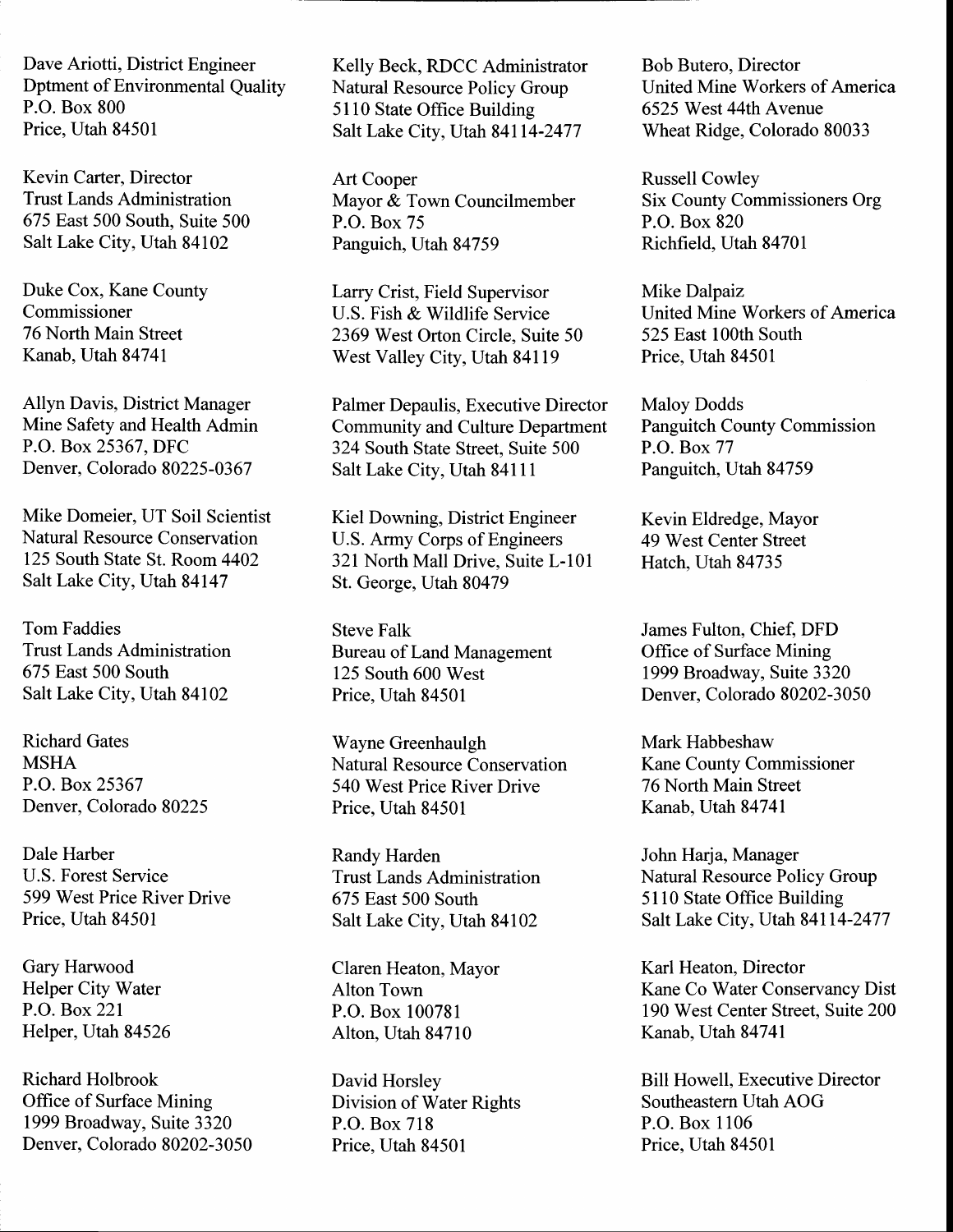Daniel Hulet Kane County Commission 76 North Main Street Kanab, Utah 84741

Floyd Johnson Bureau of Land Management 125 South 500 West Price, Utah 84501

Allen D. Klein, Director Office of Surface Mining 1999 Broadway, Suite 3320 Denver, Colorado 80202-3050

David Levanger Carbon County Planning & Zoning 120 East Main Street Price, Utah 84501

Robert MacWhorter U.S. Forest Service 1789 North Wedgewood Lane Cedar City, Utah 84720

Lee McElprang, Chairman Emery Water Conservancy District P.O. Box 998 Castle Dale, Utah 84513

Frank Olsen Bureau of Land Management 318 North First East Kanab, Utah 84741

Stan Perkes Bureau of Land Management P.O. Box 45155 Salt Lake City, Utah 84145

Jeff Richens Price River Water Improvement Dist P.O. Box 903 Price, Utah 84501

Robbie Roberts Environmental Protection Agency 1595 Wynkoop Street Denver, Colorado 80202-1129

Jay Mark Humphrey Emery Water Conservancy District P.O. Box 998 Castle Dale, Utah 84513

Jim Karpowitz, Director Division of Wildlife Resources 1594 West North Temple Salt Lake City, Utah 84114

Darrell V. Leamaster Castle Valley Special Service Dist P.O. Box 877 Castle Dale, Utah 84513

Eddie Lapez, Superintendent Bryce Canyon National Park P.O. Box 640201 Bryce, Utah 84764-0201

Wilson Martin, Assistant Director Utah Division of State History 300 Rio Grande Salt Lake City, Utah 84101

Jeff McKenzie Bureau of Land Management P.O. Box 45155 Salt Lake City, Utah 84145-0155

Regg Olsen, Branch Manager Division of Air Quality 150 North 1950 West Salt Lake City, Utah 84116

Ray Peterson Emery County Public Lands P.O. Box 1298 Castle Dale, Utah 84513

Steve Rigby, Mining Engineer Bureau of Land Management 125 South 600 West Price, Utah 84501

Mike Robinson, Realty Specialist BLM 125 South 600 West Price, Utah 84501

Carl Johnston Office of Surface Mining 1999 Broadway, Suite 3320 Denver, Colorado 80202-3050

Jerry Kenczka, Field Manager Bureau of Land Management 125 South 600 West Price, Utah 84501

Dell LeFevre Panguitch County Commission P.O. Box77 Panguitch, Utah 84759

Mark Mackiewicz Bureau of Land Management 125 South 6th West Price, Utah 84501

Stan Mathis Cottonwood Creek Conservation Irr P.O. Box 687 Orangeville, Utah 84537

Doug Messerly, Regional Supervisor Utah Division of Wildlife Resources P.O. Box 606 Cedar City, Utah 84721-0606

Val Payne Natural Resource Policy Group 51 10 State Office Building Salt Lake City, Utah 84114-2477

Rod Player U.S. Forest Service 599 West Price River Drive Price, Utah 84501

Keith Rigtrup, Planning Specialist Bureau of Land Management 318 North 100 East Kanab, Utah 84741

Gary L. Roeder, District Engineer Natural Resource Conservation 540 West Price River Drive Price, Utah 84501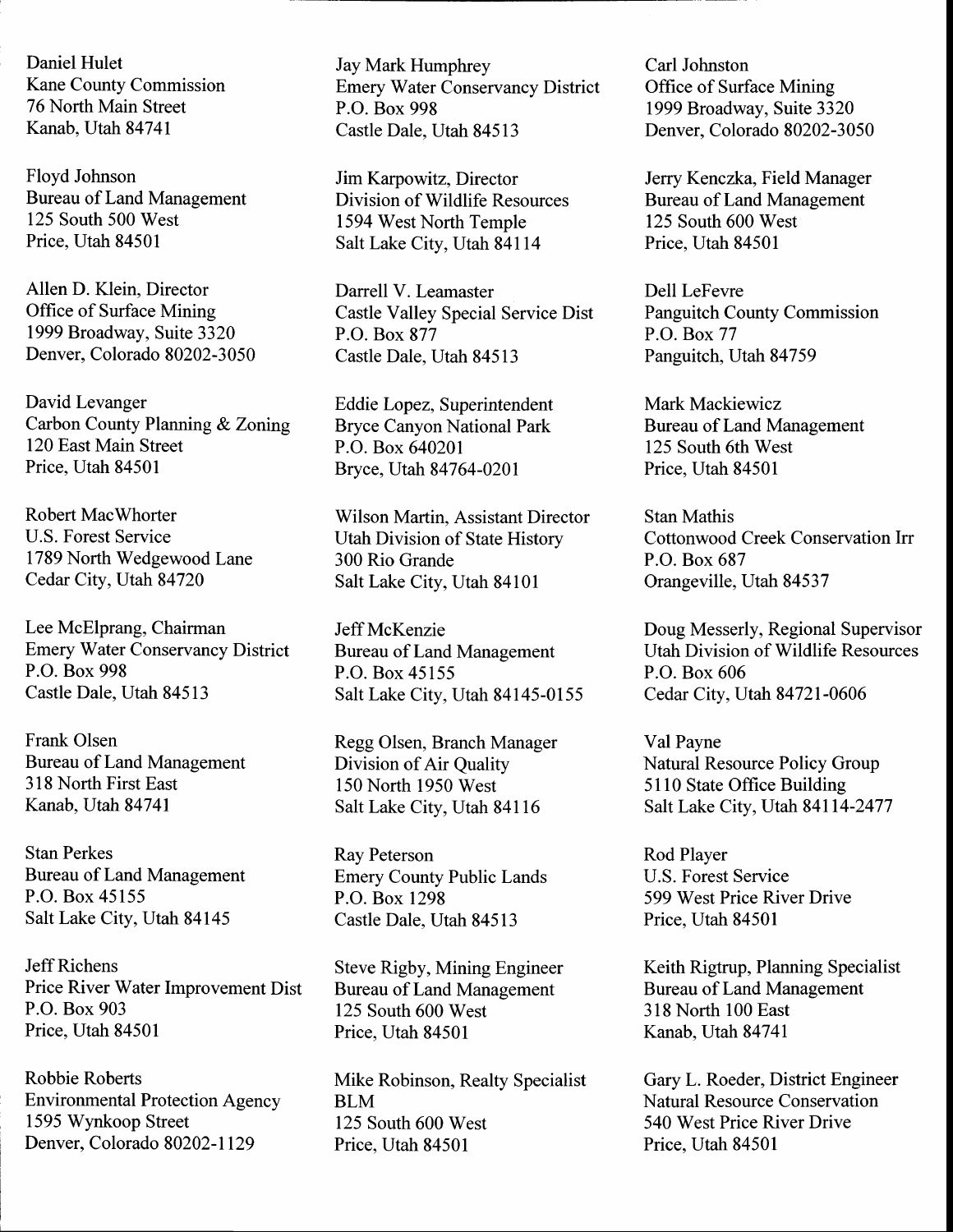Allen Rowley, Supervisor U.S. Forest Service 115 East 900 North Richfield, Urah 84701

Drew Sitterud, Chairman Emery County Commission P.O. Box 629 Castle Dale, Utah 84513

Rick Sprott, Director Dptment of Environmental Quality P.O. Box 144801 Salt Lake City, Utah 84114-4810

Bill Taylor, Manager MSHA 45 East 1375 South Price, Utah 84501

Dennis Ward, President Huntington-Cleveland Irrigations Co P.O. Box 327 Huntington, Utah 84528

Bruce Wilson Emery County Public Lands Council 75 East Main Castle Dale, Utah 84513

Pamela Brown, Forest Supervisor U.S. Forest Service 599 West Price River Drive Price, Utah 84501

Betsy Hermann U.S Fish & Wildlife Service 2369 West Orton Circle West Valley City, Utah 84115

Debbie King Utah Labor Commission 940 South Carbon Ave Price, Utah 84501

Donna Owens, District Ranger Powell Ranger District P.O. Box 80,225 East Center Street Panguich, Utah 84759

Chuck Semborski Interwest Mining Company P.O. Box 310 Huntington, Utah 84528

Kenneth Sizemore Five County AOG P.O. Box 1550 St. George, Utah 84771

Don Stephens Bureau of Land Management 125 South 600 West Price, Utah 84501

Kurt Vest, Regional Engineer Southwestern Regional Office P.O. Box 506 Cedar City, Utah 84721-0506

Sam White Price City Water P.O. Box 893 Price, Utah 84501

Chris Wood, Habitat Manager Division of Wildlife Resources 319 N. Carbonville Rd. #A Price, Utah 84501

Jessica Gourley U.S. Fish & Wildlife Service 2369 West Orton Circle West Valley City, Utah 84119

Lori Hunsaker, Preservation Officer State Historic Preservation Offrce 300 S Rio Grande Street Salt Lake City, Utah 84101

Ann McGuire Kane County Planning Commission 76 North Main Street Kanab, Utah 84741

Clare Ramsay Panguitch County Commission P.O. Box 77 Panguitch, Utah 84759

William Sinclair, Deputy Director Dptment of Environmental Quality P.O. Box 458810 Salt Lake City, Utah 84114-4810

Gary L. Smith Kane County Planning Commission 76 North Main Street Kanab, Utah 84741

Marc Stilson, Regional Engineer Division of Water Rights P.O.Box 718 Price, Utah 84501

Brent Wahlquist, Director Office of Surface Mining l95l Constitution Ave. NW Room 233-SIB Washington, DC 20240 John Whitehead, Branch Manager Permits, Compliance, & TMDL P.O. Box 144870 Salt Lake City, Utah 84114-4870

Cheryl Bott Huntington-Cleveland Irrigations Co P.O. Box327 Huntington, Utah 84528

Kristina Hatch Natural Resource Conservation P.O. Box277 Panguich, Utah 84759

Nancy Kang U.S. Army Corps of Engineers 533 West 2600 South, Suite 150 Bountiful, Utah 84010

Ann O'Brien Price River Water Users 375 So Carbon Avenue, Suite A10 Price, Utah 84501

Janice Reed-Campbell Utah Division of State History 300 Rio Grande Salt Lake City, Utah 84101